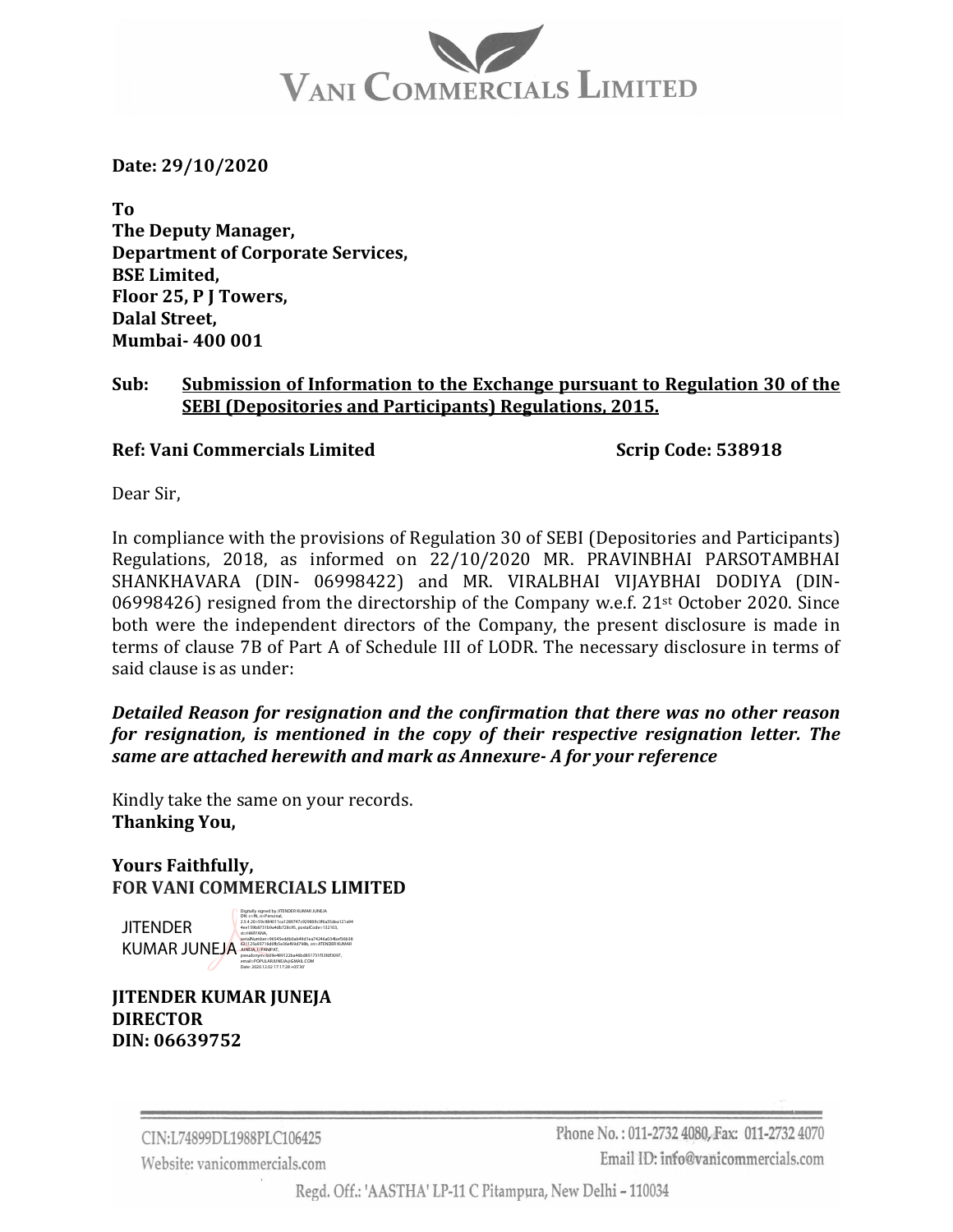$21/10/2020$ 

The Board of Directors Vani Commercials Limited, Aastha, LP-11C Pitampura, Delhi - 110034

#### Subject: Resignation from Directorship

Dear Sirs/Madams,

Due to my other preoccupations, I will not be able to spare time for the affairs of the Company, therefore I hereby tender my resignation from the directorship of the Company with immediate effect.

Further I am obliged for the opportunity given to me for serving the Company as Independent Director, with immediate effect. I take this opportunity to confirm that there is no other reason for my resignation.

Please accept my resignation and relieve from the duties & responsibilities of directorship of the Company.

Thanking You, Yours faithfully,

 $\approx$  immed year! n

Pravinbhai Parsotambhai Shankhavara DIN: 06998422